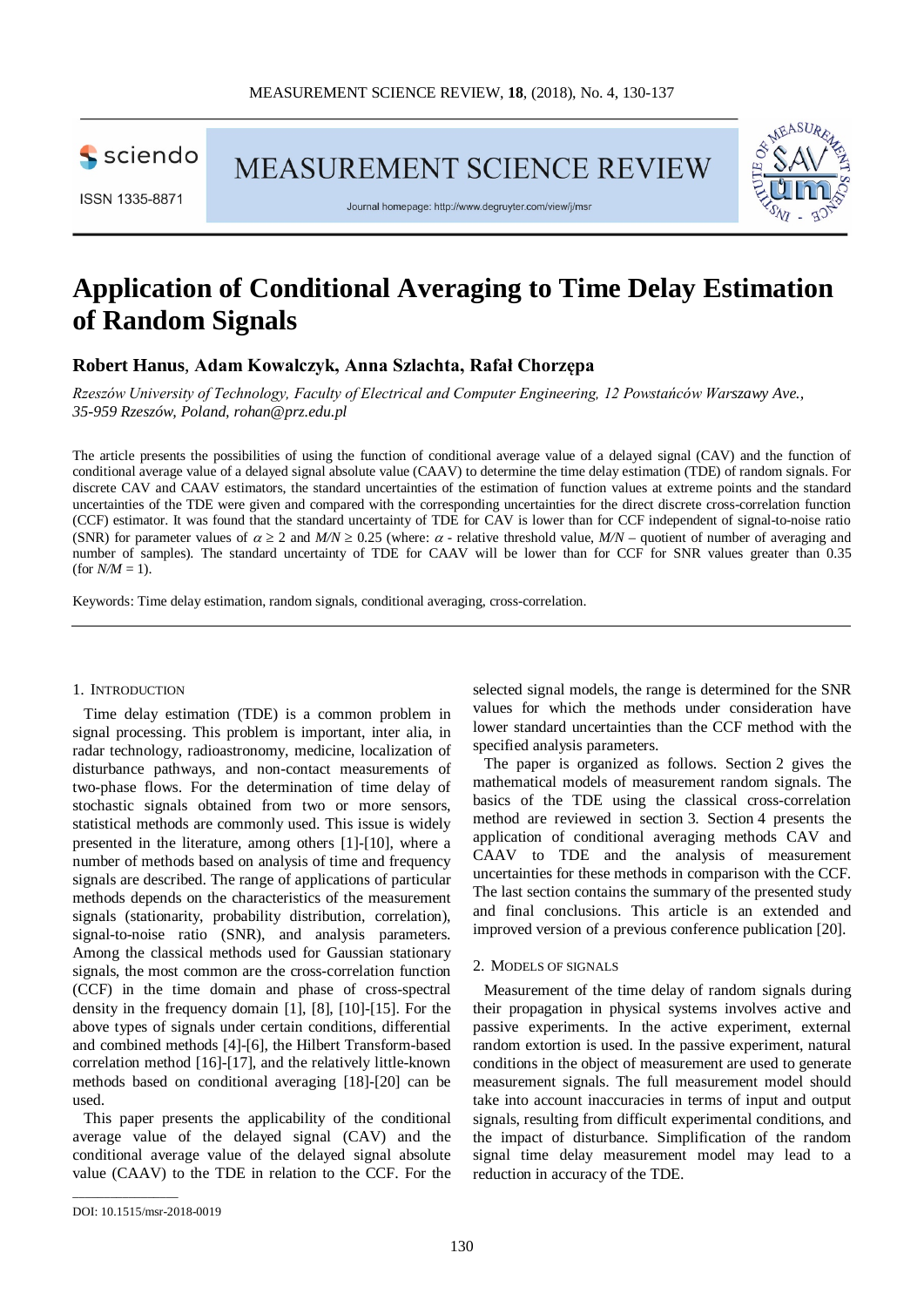In time delay estimation, the models of stochastic signals  $x(t)$  and  $z(t)$  obtained under stationary conditions with two sensors in a passive experiment can be presented as [1]:

$$
x(t) = s(t) + n_1(t)
$$
 (1)

$$
z(t) = c[s(t - \tau_0)] + n_2(t) = y(t) + n_2(t)
$$
 (2)

where:  $s(t)$  and  $z(t)$  – observed input and output stationary random signals; *c* - constant factor (usually  $c = 1$ );  $\tau_0$ transmission time delay;  $n_1(t)$ ,  $n_2(t)$  – stationary signals, uncorrelated with the signal *s*(*t*) and with each other, which may in general contain constant, periodic and random components. This paper assumes that the signals  $n_l(t)$  and *n*<sub>2</sub>(*t*) are stationary Gaussian white noises N(0, $\sigma_{nl}$ ), N(0, $\sigma_{n2}$ ), uncorrelated with the signal *s*(t) and mutually with each other.

With the above assumptions for signal models (1) and (2), the following relationships are true:

$$
\sigma_x^2 = R_{xx}(0) = \sigma_s^2 + \sigma_{n1}^2 \tag{3}
$$

$$
\sigma_z^2 = R_{zz}(0) = c^2 \sigma_s^2 + \sigma_{n2}^2 \tag{4}
$$

$$
R_{sz}(\tau) = cR_{ss}(\tau - \tau_0) + R_{n1n2}(\tau - \tau_0)
$$
 (5)

Where:  $\sigma_s$ ,  $\sigma_x$ ,  $\sigma_z$ ,  $\sigma_{n1}$ , and  $\sigma_{n2}$  - standard deviations of signals  $s(t)$ ,  $x(t)$ ,  $z(t)$ ,  $n_1(t)$ , and  $n_2(t)$ , respectively;  $R_{xx}(\tau)$ ,  $R_{zz}(\tau)$ , and  $R_{ss}(\tau)$  - autocorrelation functions of signals  $x(t)$ , *z*(*t*), and *s*(*t*), respectively;  $\tau$  - time delay;  $R_{sz}(\tau)$  - CCF of signals  $s(t)$  and  $z(t)$ ;  $R_{nln2}(\tau)$  - CCF of signals  $n_1(t)$  and  $n_2(t)$ .

In the active experiment for determining the transmission time delay, the conditions of action of the test input signal are specified and controlled (no disturbances). Conversely, output noise can lead to the action of only a random component  $n(t)$  with the distribution  $N(0,\sigma_n)$ . With these assumptions, the models of stochastic signals received from the sensors are represented by the following formulae:

$$
x(t) = s(t) \tag{6}
$$

$$
z(t) = c \cdot x(t - \tau_0) + n(t) = y(t) + n(t)
$$
 (7)

which constitute a simplification of models (1) and (2) with the assumptions  $n_1(t) = 0$  and  $n_2(t) = n(t)$ .

Since the signals  $x(t)$  and  $n(t)$  are not correlated, for the delayed signal (7) we have the following equations:

$$
\sigma_z = \sqrt{(c\sigma_x)^2 + \sigma_n^2} \tag{8}
$$

$$
R_{xz}(\tau) = cR_{ss}(\tau - \tau_0) \tag{9}
$$

where  $R_x(\tau)$  - the cross-correlation function of signals  $x(t)$ and *z*(*t*).

This paper assumes that the signal  $s(t)$  is low-pass white noise with bandwidth *B*. The autocorrelation function of this signal in equations (5) and (9) can be represented by:

$$
R_{ss}(\tau) = KB \left( \frac{\sin 2\pi B \tau}{2\pi B \tau} \right) \tag{10}
$$

or another modified exponential model [21].

Experimental research usually uses normal or quasinormal probability distributions of the processed signals.

#### 3. CORRELATION PRINCIPLE OF TDE

Most of the descriptions in the literature on the crosscorrelation method of determining the transmission time delay use dependencies (1) and (2) or (6) and (7). The CCF achieves the maximum value for  $\tau = \tau_0$ , so the transmission time delay can be defined as the main argument of this function (Fig.1.):

$$
\tau_0 = \arg\{\max R_{xz}(\tau)\} = \arg\{R_{xz}(\tau_0)\}\tag{11}
$$



Fig.1. The concept of determining the transmission time delay *τ<sup>0</sup>* from the cross-correlation function: a) the waveforms  $x(t)$  and  $z(t)$ ; b) the CCF *Rxz*(*τ*).

The normalized CCF (9) is equal to:

$$
\rho_{xz}(\tau) = \frac{R_{xz}(\tau)}{\sqrt{R_{xx}(0)R_{zz}(0)}} = \frac{cR_{ss}(\tau - \tau_0)}{\sigma_x \sigma_z}
$$
(12)

and after substitution  $\tau = \tau_0$ :

$$
\rho_{xz}(\tau_0) = \frac{cR_{ss}(0)}{\sigma_x \sigma_z} = \frac{c\sigma_s^2}{\sigma_x \sigma_z} \tag{13}
$$

Assuming the same disruption at the input and output  $(\sigma_{nl} = \sigma_{n2} = \sigma_n)$  for signal models (1) and (2), after substituting  $(3)$  and  $(4)$  to the equation  $(13)$ , we obtain  $[22]$ :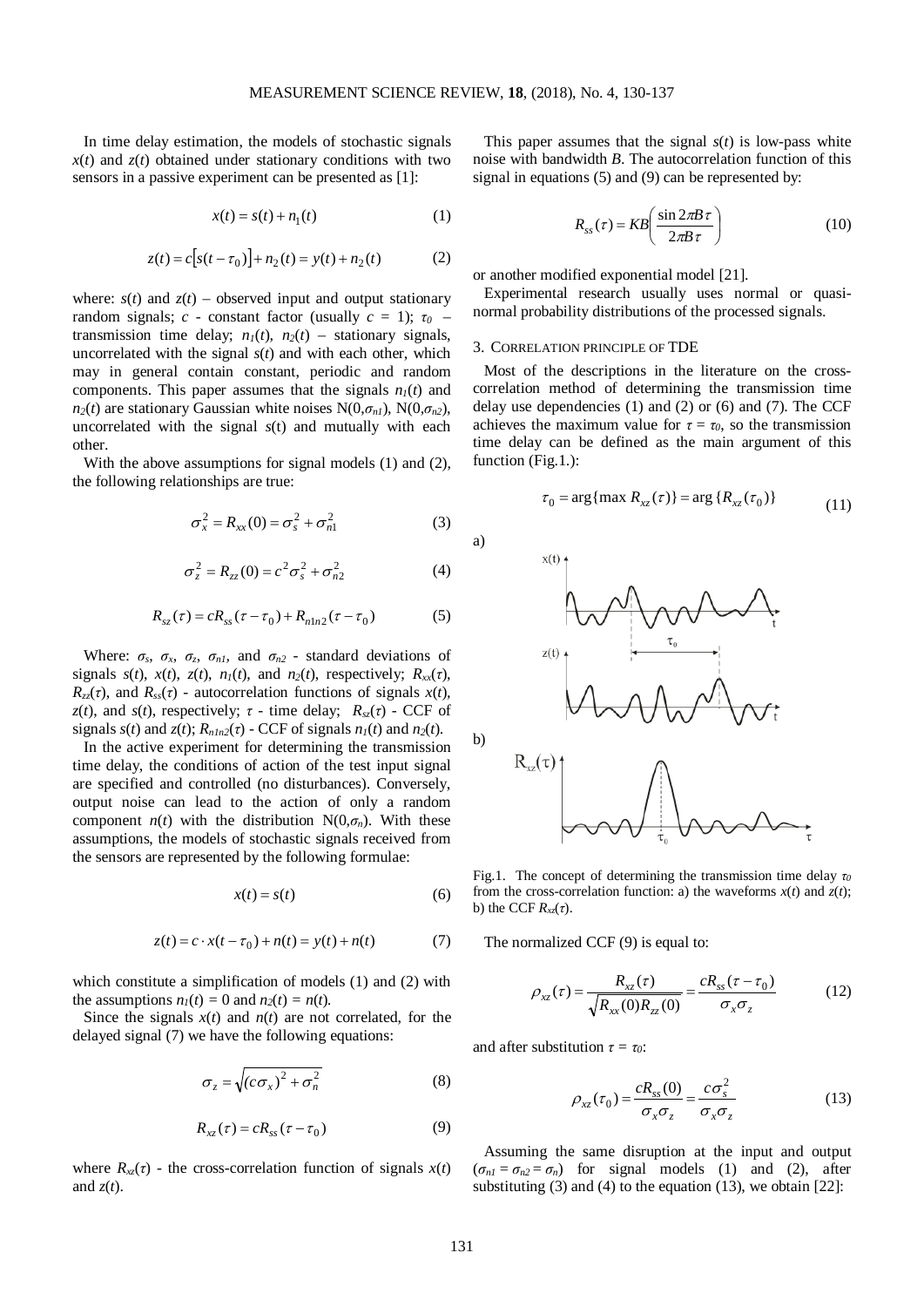$$
\rho_{xz}(\tau_0) = \left[1 + \frac{1}{SNR} \left(1 + \frac{1}{c^2}\right) + \frac{1}{c^2 SNR^2}\right]^{-1/2}
$$
 (14)

where

$$
SNR = \left(\frac{\sigma_s}{\sigma_n}\right)^2\tag{15}
$$

Similarly, for signal models (6) and (7) we have:

$$
\rho_{xz}(\tau_0) = \left[1 + \frac{1}{c^2 SNR}\right]^{-1/2} \tag{16}
$$

In the absence of disruption in both cases  $\rho_{xz}(\tau_0) = 1$ .

The plots of the relations (15) and (16), referred to hereafter as model I and model II, respectively, are shown in Fig.2. Particularly equations (15) and (16) and their graphs can be very useful in practice. Based on them, for obtained experimental values of normalized CCF  $\rho_{\rm x}(\tau)$  and assumed signal models, the SNR value can be estimated at an unknown value of  $n(t)$ .



Fig.2. Plot of the relation (14) (Model I) and (16) (Model II) for *c* = 1.

For further analysis, the equation (16) will be used as the most commonly used signal model in practice. If the waveforms  $x(t)$  and  $z(t)$  are of length  $T_{total}$ , the variance of the CCF estimator for  $\tau = \tau_0$  is given by [1]:

$$
\sigma^2 \left[ \hat{R}_{xz}(\tau_0) \right] \approx \frac{1}{2BT_{total}} \left[ R_{xx}(0) R_{zz}(0) + R_{xz}^2(\tau_0) \right] \tag{17}
$$

Dependency  $(17)$  is appropriate for large values of  $T_{total}$  $(T_{total} \ge 10|\tau|$  and  $BT_{total} \ge 5$ ).

For digital analysis methods, we can take  $2BT_{total} = N_{total}$ [15] where  $N_{total} = \text{int}(T_{total} / \Delta t)$ , int - integer, and  $\Delta t$  is a properly chosen sampling period. Transforming (17) we obtain:

$$
\sigma^2 \left[ \hat{R}_{xz}(\tau_0) \right] \approx \frac{\sigma_x^2 \sigma_z^2}{N_{total}} \left[ 1 + \rho_{xz}^{-2}(\tau_0) \right] \tag{18}
$$

When estimating CCF using pairs of uncorrelated samples divided into *N*-cycles, on the basis of (18) taking into account (16) we obtain the relative standard uncertainty of the function value:

$$
u_{rel}[\hat{R}_{xz}(\tau_0)] = \frac{\sigma[\hat{R}_{xz}(\tau_0)]}{R_{xz}(\tau_0)} = \frac{1}{\sqrt{N}}\sqrt{2 + \frac{1}{c^2 SNR}}
$$
(19)

A discrete CCF estimator can be expressed as:

$$
\hat{R}_{xz}(l) = \frac{1}{N-l} \sum_{n=1}^{N-l} x(n)z(n+l)
$$
\n(20)

where:  $l = \tau / \Delta t$ ,  $n = t / \Delta t$ .

For a large number of samples, *N* is used in the denominator of dependency (20) instead of *N - l*.

The standard uncertainty of transmission time delay *τ0*, determined from CCF, is given by [20]:

$$
u[\tau_0]_{CCF} = \frac{1}{\pi B} \sqrt[4]{\frac{3}{4}} \left\{ \left( u_{rel} [\hat{R}_{xz}(\tau_0)] \right)^{1/2} \right\}^{1/2}
$$
 (21)

For signal models (6) and (7), using the equation (19) in (21) we obtain:

$$
u[\tau_0]_{CCF} = \frac{1}{\pi B} \sqrt[4]{\frac{3}{4}} \left[ \frac{1}{\sqrt{N}} \left[ 2 + \frac{1}{c^2 SNR} \right]^{1/2} \right]^{1/2}
$$
 (22)

# 4. APPLICATION OF CONDITIONAL AVERAGING TO TDE OF THE RANDOM SIGNALS

The transmission time delay can be determined with the use of conditional expected values: delayed signal *z*(*t*) and delayed signal absolute value |*z*(*t*)*|*. Sections 4.1 and 4.2 illustrate the concept of particular methods and their standard uncertainties with respect to the cross**-**correlation method for signal models (6) and (7).

#### *4.1. Conditional average value of the delayed signal*

The conditional expected value of the delayed signal *z*(*t*) (7) for the condition  $x(t) = x_p$  is defined as [20]:

$$
A_z(\tau) = A_z \Big|_{x(t) = x_p} (\tau) = E \Big\{ z(t + \tau) \Big|_{x(t) = x_p} \Big\} =
$$
  
= 
$$
\int_{-\infty}^{\infty} z(t + \tau) p \Big( z(t + \tau) \Big|_{x(t) = x_p} \Big) dz
$$
 (23)

where  $p\left(z(t+\tau)\big|_{x(t)=x_p}\right)$  represents the conditional probability density of the signal  $z(t)$  for the condition  $x = x_p$ ;  $E(·)$  is the expected value;  $x_p$  is the set threshold value.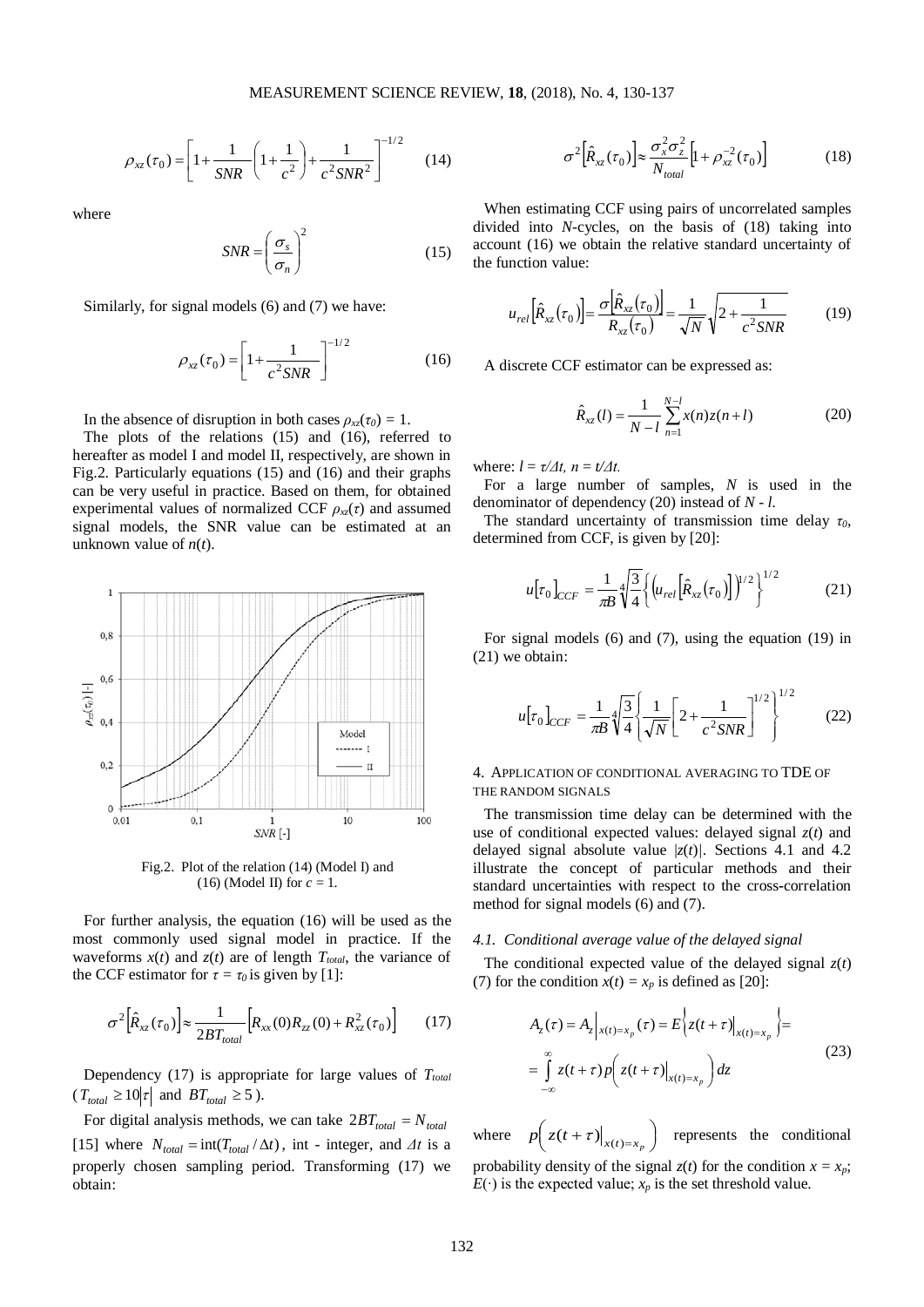a)

b)

In the case of independence of signal  $x(t)$  and disturbance  $n(t)$ , the expected value of the delayed signal  $z(t)$  is also independent of  $n(t)$ :

$$
E\left[z(t+\tau)\big|_{x(t)=x_p}\right] = E\left[z(\tau)\big|_{x_p}\right] =
$$
  
=  $E\left[y(\tau)\big|_{x_p}\right] + E\left[n(\tau)\big|_{x_p}\right] = E\left[y(\tau)\big|_{x_p}\right]$  (24)

If the signals  $x(t)$  and  $y(t)$  are normal together, with average values of zero, then the conditional probability density of the signal  $y(t + \tau)$  at the condition  $x(t) = x_p$ , is expressed as follows [19]:

$$
p[y(\tau)|_{x_p}] = \frac{1}{\sigma_y \sqrt{2\pi} \sqrt{1 - \rho_{xy}^2(\tau)}} \cdot \exp\left\{-\frac{2}{2\left[1 - \rho_{xy}^2(\tau)\right]} \left[\frac{\rho_{xy}(\tau)}{\sigma_x} x_p - \frac{y(\tau)}{\sigma_y}\right]^2\right\}
$$
(25)

with the conditional expected value:

$$
E\left[y(t+\tau)\big|_{x(t)=x_p}\right] = E\left[y(\tau)\big|_{x_p}\right] = \frac{\sigma_y}{\sigma_x} \rho_{xy}(\tau) \cdot x_p \qquad (26)
$$

and conditional variance:

$$
\sigma^2 \left[ y(t+\tau) \Big|_{x(t)=x_p} \right] = \sigma_y^2 \left[ 1 - \rho_{xy}^2(\tau) \right] \tag{27}
$$

The relationship between  $A_z(\tau)$  and the normalized CCF  $\rho_{xz}(\tau)$  is given by the formula:

$$
A_z(\tau) = \frac{\sigma_z}{\sigma_x} \rho_{xz}(\tau) \cdot x_p \tag{28}
$$

A good estimate of the conditional expected value is the arithmetical conditional average value of the signal. Its designation in practice consists in detecting mutually uncorrelated moments of transition of the signal  $x(t)$  through the level  $x_p$ , run at these moments registering fragments of the delayed signal  $z(t)$  and averaging those fragments in the set:

$$
\hat{A}_z(l) = \overline{z(l)}\Big|_{x(n)=x_p} = \frac{1}{M} \sum_{n=1}^{M} z(n+l) \Big|_{x(n)=x_p} \tag{29}
$$

where  $M$  is the number of averaged uncorrelated segments of the delayed signal *z*(*t*)*.*

The position of the main maximum of CAV function defines the transmission time delay as in the case of CCF (Fig.3.).



Fig.3. The concept of TDE using CAV function: a) the signals *x*(*t*) and *z*(*t*), b) the CAV function  $A_z(\tau)$ .

The CAV variance for *M* averaging is determined by the formula:

$$
\sigma^2 \left[ \hat{A}_z(\tau) \right] = \frac{\sigma_z^2 \left[ 1 - \rho_{xz}^2(\tau) \right]}{M} \tag{30}
$$

*4.1.1. Comparison of standard uncertainties of estimation of CAV and CCF function values in the neighborhood of extreme points*

The relative standard uncertainty of the CAV function estimation for  $\tau = \tau_0$  taking into account (28), (30), (16), and (8) can be presented by [20]:

$$
u_{rel}\left[\hat{A}_z(\tau_0)\right] = \frac{\sigma\left[\hat{A}_z(\tau_0)\right]}{A_z(\tau_0)} = \frac{1}{\sqrt{M}}\frac{\sigma_n}{c x_p} = \frac{1}{c\alpha\sqrt{M \cdot SNR}}\tag{31}
$$

where  $\alpha = (x_p/\sigma_x)$  - relative threshold value.

After dividing equation (31) by (19), the quotient of relative uncertainties of CAV and CCF is obtained as:

$$
\frac{u_{rel}\left[\hat{A}_z(\tau_0)\right]}{u_{rel}\left[\hat{R}_{xz}(\tau_0)\right]} = \frac{1}{\alpha} \left[\frac{M}{N}\left(2c^2SNR+1\right)\right]^{-1/2} \tag{32}
$$

Since CAV and CCF are determined on the basis of uncorrelated signal samples, the *M/N* quotient may be 1 or less than unity. The plot of the relation  $u_{rel}[\hat{A}_z(\tau_0)]/u_{rel}[\hat{R}_{zz}(\tau_0)] = f(SNR)$  for  $M/N = 1$ ,  $c = 1$ and several selected values of  $\alpha$  is shown in Fig.4. In this case, the relative standard uncertainty  $u_{rel}[\hat{A}_z(\tau_0)]$  will be less than  $u_{rel}[\hat{R}_{xz}(\tau_0)]$  for the value  $\alpha \geq 1$ .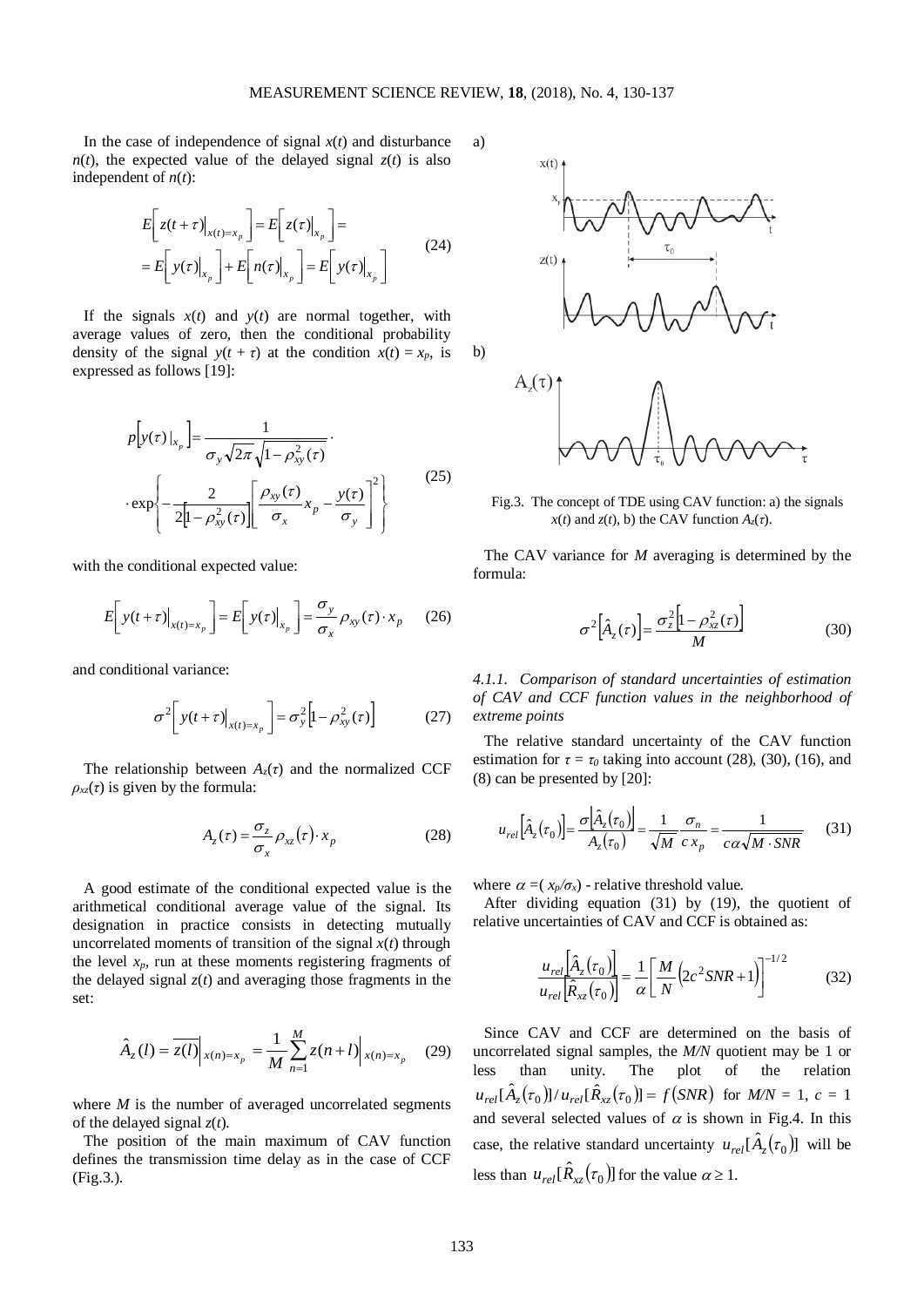

Fig.4. Plot of the relation  $u_{rel} \left[ \hat{A}_z(\tau_0) \right] / u_{rel} \left[ \hat{R}_{xz}(\tau_0) \right] = f(SNR)$ for  $M/N = 1$ ,  $c = 1$  and selected values of  $\alpha$ .

In the work [19] it has been shown that the optimum value of  $\alpha$  is about 2. Fig.5. shows a plot of the dependency  $u_{rel}[\hat{A}_z(\tau_0)]/u_{rel}[\hat{R}_{xz}(\tau_0)] = f(SNR)$  for  $\alpha = 2, c = 1$  and several selected *M/N* quotient values.



Fig.5. Plot of the relation  $u_{rel}[\hat{A}_z(\tau_0)]/u_{rel}[\hat{R}_{xz}(\tau_0)] = f(SNR)$ for  $\alpha = 2$ ,  $c = 1$  and selected values of *M/N* ratio.

*4.1.2. Comparison of the standard uncertainties of TDE for CAV and CCF*

For the CAV function, the standard uncertainty of the TDE can be represented by the equation [20]:

$$
u[\tau_0]_{CAV} = \frac{1}{\pi B} \sqrt[4]{\frac{3}{4}} \sqrt{u_{rel}[\hat{A}_z(\tau_0)]}
$$
(33)

After taking into account (30) we get:

$$
u[\tau_0]_{CAV} = \frac{1}{\pi B} \sqrt[4]{\frac{3}{4}} \frac{1}{\sqrt{c\alpha}} (M \cdot SNR)^{-1/4}
$$
(34)

By comparing (34) and (22) we finally obtain:

$$
\frac{u[\tau_0]_{CAV}}{u[\tau_0]_{CCF}} = \frac{1}{\sqrt{\alpha}} \left[ \frac{M}{N} \left( 2c^2 SNR + 1 \right) \right]^{-1/4}
$$
(35)

The plot of the relation  $u[\tau_0]_{CAV} / u[\tau_0]_{CCF} = f(SNR)$  for  $M/N = 1$ ,  $c = 1$  and a few selected values of  $\alpha$  is shown in Fig.6.



Fig.6. Plot of the relation  $u[\tau_0]_{CAV} / u[\tau_0]_{CCF} = f(SNR)$  for  $M/N = 1$ ,  $c = 1$  and a few selected values of  $\alpha$ .

Fig.7. shows the plot of the relation (35) for  $\alpha = 2$ ,  $c = 1$ and a few selected *M/N* quotient values.



Fig.7. Plot of the relation  $u[\tau_0]_{CAV}/u[\tau_0]_{CCF} = f(SNR)$  for  $\alpha = 2$ , *c* = 1 and selected values of *M/N.*

Based on Fig.7., it can be stated that the standard uncertainty of TDE using CAV is lower than for CCF independent of SNR values for  $\alpha \ge 2$  and  $M/N \ge 0.25$ .

# *4.2. Conditional average value of the absolute value of delayed signal*

The conditional expected value of the delayed signal absolute value  $|z(t)|$  for the condition  $x(t) = 0$  is defined by the equation [21]:

$$
A_{|z|}(\tau) = A_{|z|} |_{x(t)=0}(\tau) = E \left\{ |z(t+\tau)| \Big|_{x(t)=0} \right\} =
$$
  
= 
$$
\int_{0}^{\infty} |z(t+\tau)| p\left( |z(t+\tau)| \Big|_{x(t)=0} \right) dz
$$
 (36)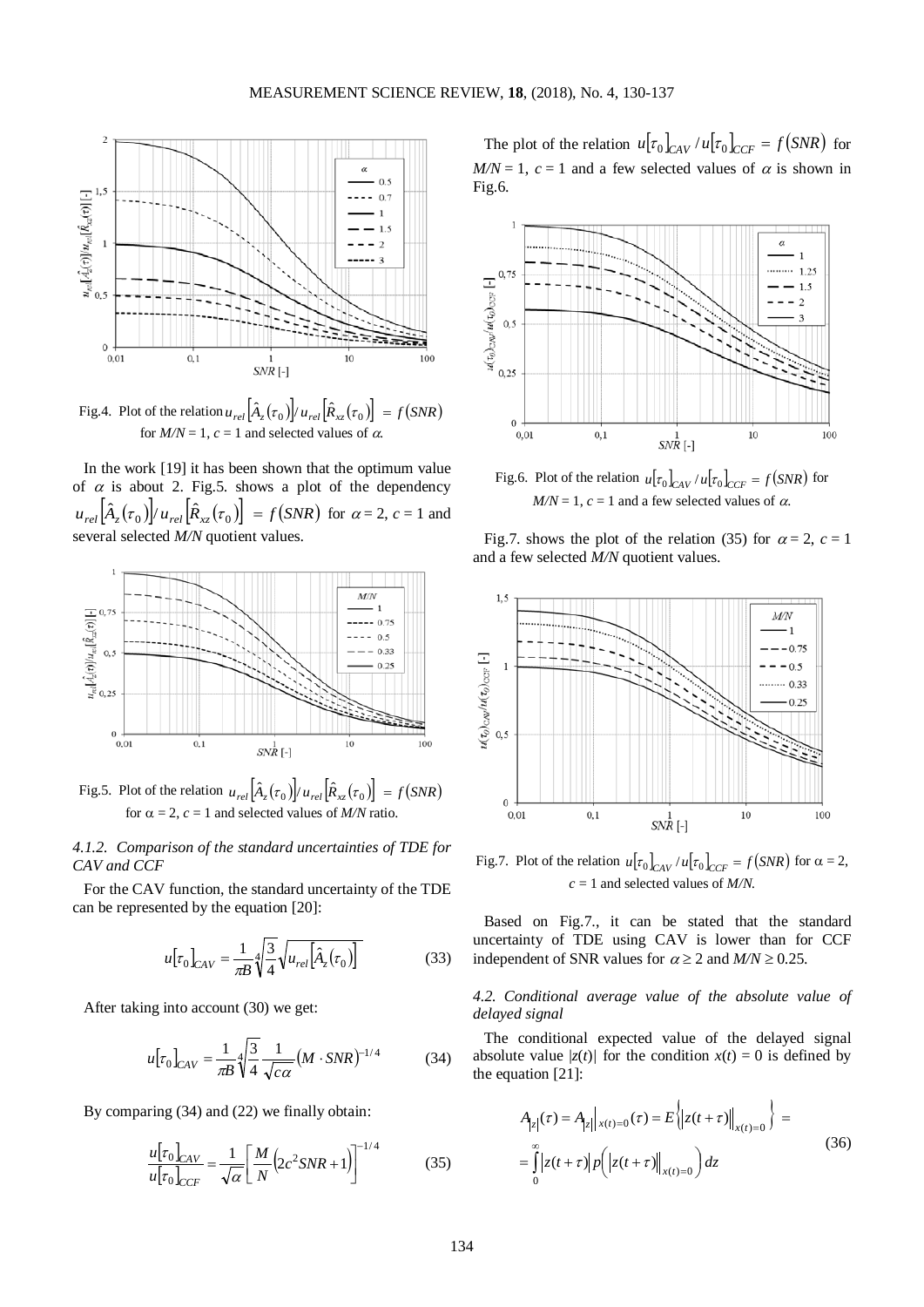where  $p\left(\left|z(t+\tau)\right|\right|_{x(t)=0}\right)$  $x^2 + y^2 = 0$  *terms the conditional* probability density of the  $z(t)$  signal absolute value for the condition  $x(t) = 0$ .

For a normal probability density function  $\left( \left\| z(t+\tau)\right\|_{x(t)=0}\right)$ on the basis of (36), the CAAV  $A_{/z}(\tau)$ is obtained in the form [23]:

$$
A_{|z|}(\tau) = \sigma_z \sqrt{\frac{2}{\pi} \left[ 1 - \rho_{xz}^2(\tau) \right]}
$$
(37)

Transmission time delay is determined by the position of the main minimum of the CAAV function:

$$
\tau_0 = \arg\{\min A_{|z|}(\tau)\} = \arg\{A_{|z|}(\tau_0)\}\tag{38}
$$

After normalization, the equation (37) takes the form:

$$
a_{|z|}(\tau) = \frac{A_{|z|}(\tau)}{A_{|z|}(\tau)_{\text{max}}} = \sqrt{1 - \rho_{xz}^2(\tau)}
$$
(39)

Fig.8. shows a comparison of the normalized CAAV  $a_{|z|}(\tau)$  and CCF  $\rho_{xz}(\tau)$  functions for SNR =  $\infty$  ( $n(t) = 0$ ), and  $SNR = 5$ .



Fig.8. Examples of normalized CAAV  $a_{|z|}(\tau)$  and CCF  $\rho_{xz}(\tau)$  functions.

The function  $a_{|z|}(\tau)$  is characterized by a sharper extremum than the function  $\rho_{xz}(\tau)$ . A decrease of the SNR value results in a decrease of the main CCF maximum by formula (16) and, respectively, growth of the main CAAV minimum according to:

$$
a_{|z|}(\tau_0) = \sqrt{1 - \left(1 + \frac{1}{c^2 SNR}\right)^{-1}}
$$
(40)

A good estimate of the expected conditional value (36) is the arithmetical conditional average value of the delayed signal absolute value. Determining the CAAV estimator

involves detecting mutually uncorrelated transition times of the original signal  $x(t)$  across zero, triggering at these moments registration of fragments of the delayed signal absolute value  $|z(t)|$  and averaging those fragments in the set according to the formula:

$$
\hat{A}_{|z|}(l) = |\overline{z(l)}|_{x(n)=0} = \frac{1}{M} \sum_{n=1}^{M} |z(n+l)| \Big|_{x(n)=0} \tag{41}
$$

The variance of the CAAV estimator for *M* averages is determined by the equation [18]:

$$
\sigma^2 \left[ \hat{A}_{|z|}(\tau_0) \right] \approx \frac{1}{M} \sigma_z^2 \left( 1 - \frac{2}{\pi} \right) \left[ 1 - \rho_{xz}^2(\tau_0) \right] \tag{42}
$$

*4.2.1. Comparison of the standard uncertainties of estimation of CAAV and CCF values in the neighborhood of extreme points*

Based on equation (42) after taking into account (16), the relative standard uncertainty of the CAAV value estimation is obtained as:

$$
u_{rel}\left[\hat{A}_{|z|}(\tau_0)\right] = \frac{\sigma\left[\hat{A}_{|z|}(\tau_0)\right]}{A_{|z|}(\tau)_{\text{max}}} \approx \left[\frac{1}{M}\left(\frac{\pi}{2} - 1\right)\frac{1}{1 + c^2 SNR}\right]^{1/2} \quad (43)
$$

By comparing  $(43)$  and  $(19)$  we find  $[23]$ :

$$
\frac{u_{rel} \left[\hat{A}_{|z|}(\tau_0)\right]}{u_{rel} \left[\hat{R}_{xz}(\tau_0)\right]} \approx \left[\frac{N}{M} \frac{\left(\frac{\pi}{2} - 1\right) \left(\frac{1}{1 + c^2 SNR}\right)}{\left(2 + \frac{1}{c^2 SNR}\right)}\right]^{1/2} \tag{44}
$$



Fig.9. Plots of the relation  $u_{rel} \left[ \hat{A}_{|z|}(\tau_0) \right] / u_{rel} \left[ \hat{R}_{xz}(\tau_0) \right] = f(SNR)$ for a few values of *N/M* ratio [23].

The plot of the relation (44) for *c* = 1 and several *N/M* quotient values is shown in Fig.9. As can be seen in the SNR range under consideration, the relative standard uncertainty of CAAV is always less than the corresponding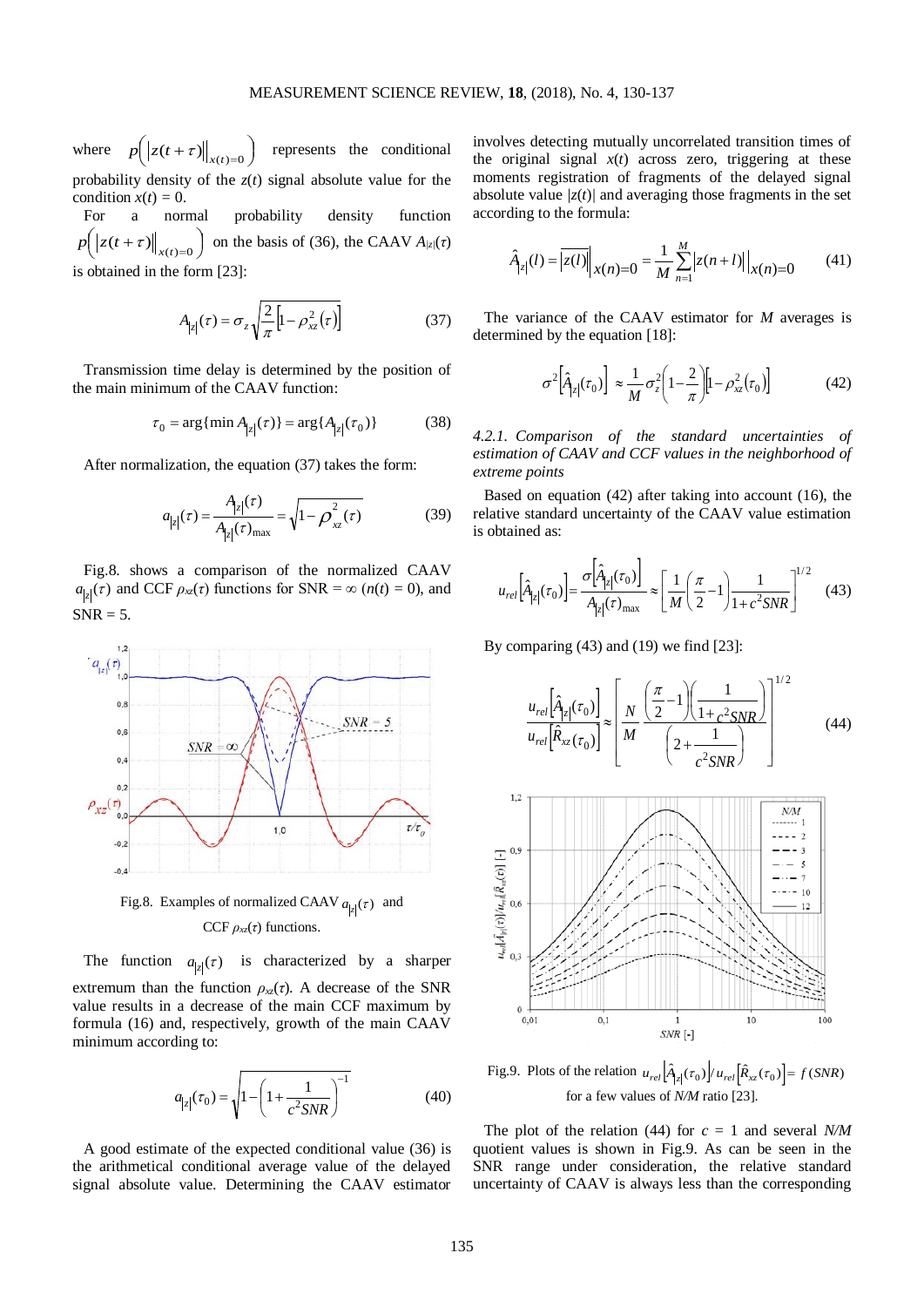CCF uncertainty for *N/M* values less than or equal to 10. In practice, the value of the *N/M* quotient depends on the interval of the correlation of the measurement signals, which determines the choice of uncorrelated samples.

# *4.2.2. Comparison of the standard uncertainties of TDE for CAAV and CCF*

The standard uncertainty of the  $\tau_0$  transmission time delay estimation from the CAAV function is given by [22]:

$$
u[\hat{\tau}_0]_{CAAV} = \frac{1 - \rho_{xz}^2(\tau_0)}{\rho_{xz}(\tau_0)} \left[ \frac{1}{M} \left( \frac{\pi}{2} - 1 \right) \right]^{1/2} \tag{45}
$$

After taking into account equations (45), (16), and (19), we obtain the relation  $u[\hat{\tau}_0]_{CAAV}/u[\hat{\tau}_0]_{CCF} = f(SNR)$ :

$$
\frac{u[\hat{\tau}_0]_{CAAV}}{u[\hat{\tau}_0]_{CCF}} = \left\{ \frac{N\left(\frac{\pi}{2} - 1\right)}{Mc^2 SNR (2c^2 SNR + 1)} \right\}^{1/2}
$$
(46)



Fig.10. Plots of the relation  $u[\hat{\tau}_0]_{C A A V} / u[\hat{\tau}_0]_{C C F} = f(S N R)$  for  $c = 1$  and a few *N/M* quotient values; a) SNR range from 0.01 to 100, b) SNR range from 0.1 to 10.

The plot of the relation (46) for  $c = 1$  and several *N/M* quotient values is shown in Fig.10. Fig.10.b) shows an enlarged area for which the quotient  $u[\hat{\tau}_0]_{C A A V} / u[\hat{\tau}_0]_{C C F}$  assumes values close to 1. Based on the graphs shown in Fig.10., it can be concluded that the standard uncertainty of TDE using CAAV will be less than for CCF for SNR values greater than 0.35 (for  $N/M = 1$ ). An increase in the *N/M* quotient results in an increase in the SNR limit value, for which the standard uncertainty of the CAAV time delay estimation is less than for CCF. For SNR  $= 1$  equalization of the values  $u[\hat{\tau}_0]_{C A A V}$  and  $u[\hat{\tau}_0]_{C C F}$ occurs for  $N/M = 5.25$ .

### 5. SUMMARY

The article presents the application of two methods of conditional signal averaging to determine the transmission time delay of stochastic signals. These methods are based on analysis of the CAV and CAAV functions. In the first part of the paper we give the models of measurement signals used in the TDE of random signals and, for comparative purposes, the principle and main metrological characteristics of the cross-correlation method.

The main part of the paper presents the concept of application of the conditional averaging to TDE. For discrete CAV and CAAV estimators, the standard uncertainties of the estimation of function values in the neighborhood of the extremes and the standard uncertainties of the TDE were analyzed and compared with the corresponding uncertainties for the direct discrete CCF estimator. For the most commonly used TDE models of measurement signals, the range of SNR values is defined, for which the methods under consideration have lower standard uncertainties of estimation at specified analysis parameters. It was found that the standard uncertainty of TDE using CAV is lower than for CCF independent of SNR values for parameter values of  $\alpha \ge 2$  and  $M/N \ge 0.25$ . The standard uncertainty of TDE applying CAAV will be lower than for CCF for SNR values greater than  $0.35$  ( $N/M = 1$ ). An increase in *N/M* results in an increase in the *SNR*, for which the standard uncertainty of the CAAV time delay estimation is lower than for CCF.

This paper presents the basics and the results of theoretical analysis of CAV and CAAV methods. The authors carried out a simulation and experimental study of the properties of conditional averaging methods in TDE of stochastic signals [23]-[25]. Successful attempts have also been made to use the conditional signal averaging methods in radioisotope measurements of two-phase flows [26], [27].

**REFERENCES** 

- [1] Bendat, J.S., Piersol, A.G. (2010). *Random Data: Analysis and Measurement Procedures* (Fourth Edition). Wiley.
- [2] Assous, S., Linnett, L. (2012). High resolution time delay estimation using sliding discrete Fourier transform. *Digital Signal Processing*, 22, 820–827.